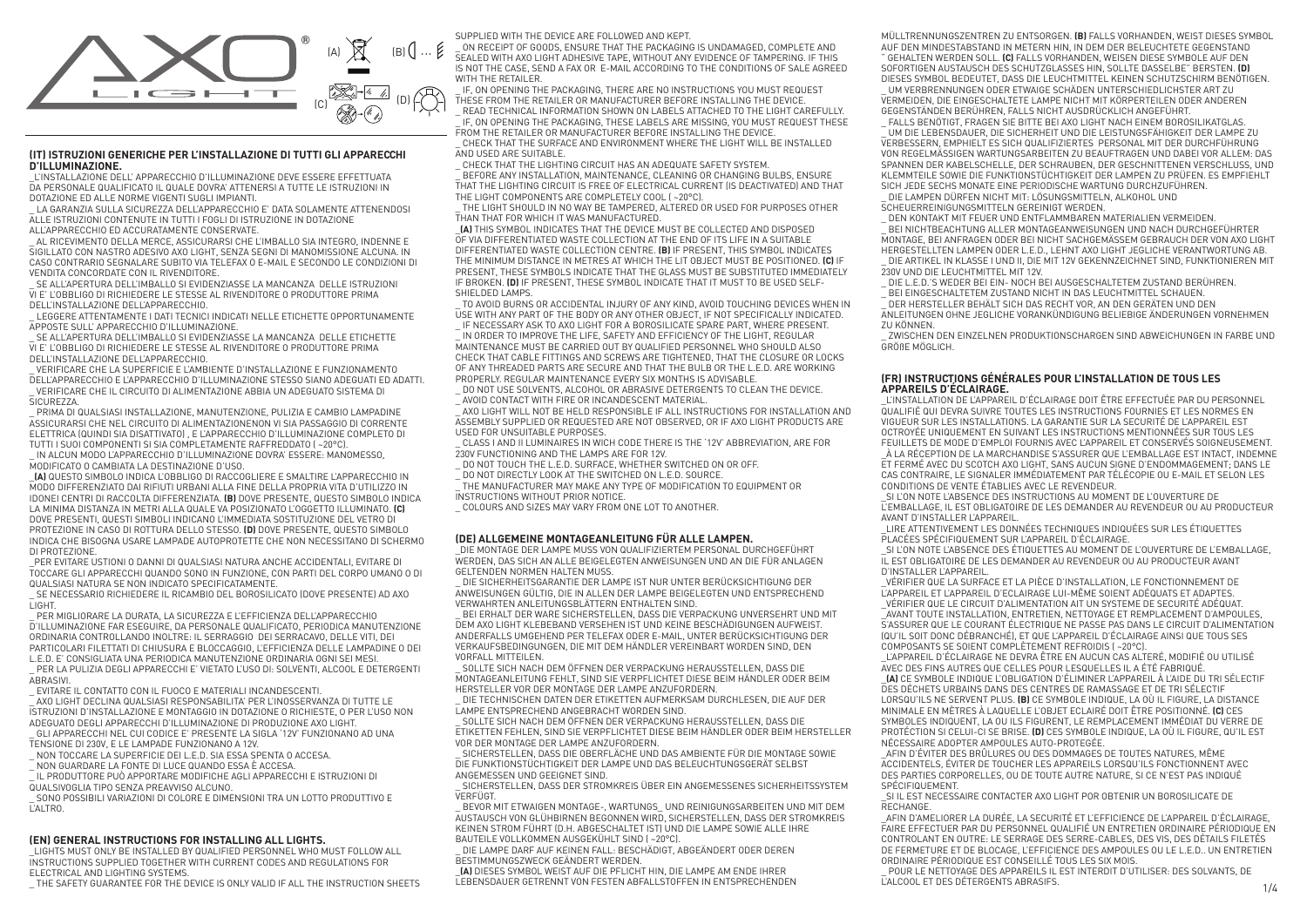#### \_ÉVITER LE CONTACT AVEC LE FEU ET DES MATERIAUX INCANDESCENTS.

\_ AXO LIGHT DÉCLINE TOUTE RESPONSABILITÉ POUR LA NON OBSERVATION DE TOUTES LES INSTRUCTIONS D'INSTALLATION ET DE MONTAGE FOURNIES OU DEMANDÉES, OU BIEN POUR UN USAGE NON ADÉQUAT DES APPAREILS D'ÉCLAIRAGE DE PRODUCTION AXO LIGHT.

\_ LES APPAREILS D'ÉCLAIRAGE EN CLASSE DE PROTÉCTION I ET II, DONT LE CODE PRÉSENTE LES LETTRES '12V' FONCTIONNENT AVEC UNE TENSION DE 230V ET LES AMPOULES FONCTIONNENT AVEC UNE TENSION DE 12V.

NE PAS TOUCHER LA SURFACE DU L.E.D. SOIT OFF SOIT ON

.<br>NE PAS REGARDER LA SOURCE DE LUMIÈRE QUAND ELLE EST ALLUMÉE.

\_ LE PRODUCTEUR PEUT EFFECTUER TOUT TYPE DE MODIFICATIONS AUX APPAREILS ET AUX INSTRUCTIONS SANS AUCUN PREAVIS.

DES VARIATIONS DE COLORIS ET DE DIMENSIONS SONT POSSIBLES ENTRE UN LOT DE PRODUCTION ET L'AUTRE.

### **(ES) INSTRUCCIONES GENERALES PARA LA INSTALACIÓN DE TODOS LOS APARATOS DE ILUMINACIÓN.**

\_LA INSTALACIÓN DEL APARATO DE ILUMINACIÓN TIENE QUE EFECTUARLA PERSONAL CUALIFICADO QUE TENDRÁ QUE SEGUIR TODAS LAS INSTRUCCIONES QUE SE ENTREGAN DE SERIE Y LAS NORMAS VIGENTES SOBRE LAS INSTALACIONES.

\_ LA GARANTÍA SOBRE LA SEGURIDAD DEL APARATO SE CONCEDE SÓLO SI SE SIGUEN LAS INSTRUCCIONES QUE CONTIENEN LAS HOJAS DE INSTRUCCIONES QUE SE ENTREGAN DE SERIE CON EL APARATO Y QUE SE TIENEN QUE CONSERVAR CUIDADOSAMENTE.

\_ EN EL MOMENTO DE RECIBIR LA MERCANCÍA, ASEGÚRESE DE QUE EL EMBALAJE SE ENCUENTRE INTACTO, INCÓLUME Y SELLADO CON CINTA ADHESIVA AXO LIGHT, SIN NINGÚN TIPO DE SEÑALES DE MANIPULACIÓN. EN CASO CONTRARIO COMUNÍQUELO ENSEGUIDA POR FAX O EMAIL Y SEGÚN LAS CONDICIONES DE VENTA ESTABLECIDAS CON EL REVENDEDOR. SI AL ABRIR EL EMBALA JE DESCUBRE QUE FALTAN LAS INSTRUCCIONES, TENDRÁ QUE

PEDIRLAS AL REVENDEDOR O AL FABRICANTE ANTES DE LA INSTALACIÓN DEL APARATO. \_ LEA ATENTAMENTE LOS DATOS TÉCNICOS QUE SE INDICAN EN LAS ETIQUETAS COLOCADAS

PARA ELLO EN EL APARATO DE ILUMINACIÓN.

\_ SI AL ABRIR EL EMBALAJE DESCUBRE QUE FALTAN LAS ETIQUETAS, TENDRÁ QUE PEDIRLAS AL REVENDEDOR O AL FABRICANTE ANTES DE LA INSTALACIÓN DEL APARATO.

\_ COMPRUEBE QUE LA SUPERFICIE Y EL AMBIENTE DE INSTALACIÓN Y FUNCIONAMIENTO DEL APARATO Y EL PROPIO APARATO DE ILUMINACIÓN SEAN ADECUADOS E IDÓNEOS. \_ COMPRUEBE QUE EL CIRCUITO DE ALIMENTACIÓN DISPONGA DE UN SISTEMA DE

SEGURIDAD ADECUADO.

\_ ANTES DE CUALQUIER INSTALACIÓN, MANTENIMIENTO, LIMPIEZA Y CAMBIO DE BOMBILLAS ASEGÚRESE DE QUE EN EL CIRCUITO DE ALIMENTACIÓN NO PASE CORRIENTE ELÉCTRICA (ES DECIR QUE ESTÉ DESACTIVADO), Y QUE TANTO EL APARATO DE ILUMINACIÓN COMO TODOS SUS COMPONENTES SE HAYAN ENFRIADO COMPLETAMENTE ( ~20°C).

\_ EL APARATO DE ILUMINACIÓN NO PUEDE SUFRIR: MANIPULACIONES, MODIFICACIONES O CAMBIOS EN EL USO PREVISTO.

\_**(A)** ESTE SÍMBOLO INDICA LA OBLIGACIÓN DE RECOGER Y ELIMINAR EL APARATO DE FORMA DISTINTA DE LA BASURA URBANA AL FINAL DE SU VIDA EN LOS CENTROS DE RECOGIDA SELECTIVA ESPECÍFICOS. **(B)** CUANDO SE ENCUENTRA PRESENTE, ESTE SÍMBOLO INDICA LA DISTANCIA MÍNIMA EN METROS A LA QUE SE TIENE QUE COLOCAR EL OBJETO ILUMINADO. **(C)** DONDE SE ENCUENTREN PRESENTES, ESTOS SÍMBOLOS INDICAN LA SUSTITUCIÓN INMEDIATA DEL VIDRIO DE PROTECCIÓN EN CASO DE ROTURA. **(D)** CUANDO SE ENCUENTRA PRESENTE, ESTE SÍMBOLO PRESCRIBE DE UTILIZAR BOMBILLAS AUTOPROTEGIDAS.

PARA EVITAR QUEMADURAS O LESIONES DE CUALQUIER TIPO, INCLUSO ACCIDENTALES, EVITE TOCAR LOS APARATOS CUANDO ESTÁN FUNCIONANDO CON PARTES DEL CUERPO HUMANO O DE CUALQUIER TIPO SI NO SE INDICA DE FORMA ESPECÍFICA.

\_ EN EL CASO QUE SEA NECESARIO REQUERIR EL RECAMBIO DEL BOROSILICATADO, SI ES PRESENTE, A AXO LIGHT.

\_ PARA MEJORAR LA DURACIÓN, LA SEGURIDAD Y LA EFICIENCIA DEL APARATO DE ILUMINACIÓN, SERÁ NECESARIO QUE PERSONAL CUALIFICADO EFECTÚE UN MANTENIMIENTO ORDINARIO PERIÓDICO CONTROLANDO: EL APRIETE CORRECTO DE LOS SUJETACABLES, DE LOS TORNILLOS, DE LOS DETALLES ROSCADOS DE CIERRE Y BLOQUEO Y LA EFICIENCIA DE LAS BOMBILLAS Y L.E.D.. SE ACONSEJA UN MANTENIMIENTO ORDINARIO PERIÓDICO CADA SEIS MESES.

\_ PARA LA LIMPIEZA DE LOS APARATOS SE PROHÍBE LA UTILIZACIÓN DE: DISOLVENTES, ALCOHOL Y DETERGENTES ABRASIVOS.

\_ EVITE EL CONTACTO CON EL FUEGO Y CON MATERIALES INCANDESCENTES.

\_ AXO LIGHT DECLINA CUALQUIER RESPONSABILIDAD POR EL INCUMPLIMIENTO DE TODAS LAS INSTRUCCIONES DE INSTALACIÓN Y MONTAJE QUE SE ENTREGAN DE SERIE O QUE SE SOLICITAN, O POR UN USO INCORRECTO DE LOS APARATOS DE ILUMINACIÓN FABRICADOS POR AXO LIGHT.

\_ LOS APARATOS LUMINICOS EN CLASE I Y II EN EL CUAL CODIGO ES PRESENTE LA SIGLA '12V' FUNCIONAN CON TENSION DE 230V, Y LAS BOMBILLAS REQUIREN TENSION DE 12V. \_ EVITE EL CONTACTO CON LA SUPERFICIE DEL L.E.D., SEA ESTE ENCENDIDO O APAGADO.

.<br>EVITE MIRAR DIRECTAMENTE LA FUENTE DE LUZ ENCENDIDA.

\_ EL PRODUCTOR PUEDE APORTAR MODIFICACIONES DE QUALQUIER TIPO Y SIN PREAVISO A LOS APARATOS DE ILUMINACION Y A LAS INSTRUCCIONES.

SE PUEDEN ENCONTRAR VARIACIONES DE COLOR Y MEDIDAS ENTRE UN LOTE DE PRODUCCION Y UN OTRO.

### **(PT) INTRUÇÕES GERAIS PARA A INSTALAÇÃO DE TODOS OS EQUIPAMENTOS DE ILUMINAÇÃO.**

\_A INSTALAÇÃO DO APARELHO DE ILUMINAÇÃO DEVE SER REALIZADA POR PESSOAL QUALIFCADO QUE TERA QUE CUMPRIR TODAS AS INSTRUÇÕES QUE VIEREM COM AS REGRAS E REGULAMENTOS SOBRE AS INSTALAÇÕES.

\_ A GARANTIA DO EQUIPAMENTO DE SEGURANÇA É SEGUINDA AS INSTRUÇÕES DADAS APENAS CONTIDA EM TODAS AS FOLHAS DE INSTRUÇÕES INCLUIDAS TODOS OS DISPOSITIVOS E CUIDADOSAMENTE PRESERVADO.

\_ APÓS O RECEBIMENTO DA MERCADORIA, VERIFIQUE SE A EMBALAGEM ESTA INTACTA, SEM DANOS E SELADA, SEM QUALQUER SINAL DE VIOLAÇÃO. EM CASO CONTRÁRIO COMUNICAR IMEDIATAMENTE POR FAX OU E-MAIL DE ACORDO COM AS CONDIÇÕES DE VENDA COM O REVENDEDOR.

\_ SE NA ABERTURA DA EMBALAGEM FALTAR AS INSTRUÇÕES, E OBRIGADO REQUERER AO REVENDEDOR OU AO FABRICANTE ANTES DA INSTALAÇÃO DO APARELHO. \_ VERIFICAR SE A SUPERFÍCIE E O AMBIENTE DE INSTALAÇÃO É ADEQUADO AO APARELHO DE ILUMINAÇÃO.

\_ VERIFICAR SE O CIRCUITO ELÉTRICO TENHA UM ADEQUADO SISTEMA DE SEGURANÇA. .<br>ANTES DE QUALQUER INSTALAÇÃO, MANUTENÇÃO E LIMPEZA, GARANTIR QUE O CIRCUITO DE ALIMENTAÇÃO NÃO HÁ FLUXO DE CORRENTE ELÉTRICA (OU SEJA, DESLIGADO), O APARELHO DE ILUMINAÇÃO COMPLETO DE TODOS OS SEUS COMPONENTES QUE SEJAM ESFRIADOS COMPLETAMENTE (~20°C).

\_ DE FORMA ALGUMA O APARELHO DE ILUMINAÇÃO TERA DE SER: ADULTERADO, MODIFICADO OU ALTERADO O USO PREVISTO.

\_**(A)** ONDE ESTIVER PRESENTE ESTE SÍMBOLO,INDICA QUE SERÁ NECESSÁRIO RECOLHER E DESCARTAR O APARELHO DE MODO DIFERENCIADO DOS LIXOS COMUNS URBANOS,NO FINAL DE SUA VIDA ÚTIL. **(B)** ONDE ESTIVER PRESENTE ESTE SÍMBOLO,INDICA A DISTÂNCIA MÍNIMA EM METROS DA QUAL ESTÁ POSICIONADA A LUMINÁRIA. **(C)** ONDE ESTIVER PRESENTE ESTE SÍMBOLO,INDICA A SUBSTITUIÇÄO IMEDIATA DO VIDRO DE PROTEÇÄO NO CASO DO MESMO SE QUEBRAR. **(D)** ONDE ESTIVER PRESENTE ESTE SÍMBOLO,INDICA QUE PRECISA SER USADA A LÂMPADA AUTO-PROTETORA E QUE NÄO SERÁ NECESSÁRIO A TELA DE PROTEÇÄO. \_ PARA EVITAR QUEIMADURAS OU MESMO DANOS ACIDENTAIS DE QUALQUER TIPO, NÃO TOQUE NO EQUIPAMENTO DURANTE O USO, COM PARTES DO CORPO HUMANO OU DE QUALQUER NATUREZA, SE NÃO FOR INDICADO ESPECIFICAMENTE.

\_ PARA MELHORAR A SEGURANÇA, DURABILIDADE E EFICIÊNCIA DO APARELHO DE ILUMINAÇÃO SERÁ NECESSÁRIO PESSOAL QUALIFCADO, A MANUTENÇÃO PERIODICA E TAMBÉM VERIFICAR OS APERTOS DOS PARAFUSOS, PEÇAS COM ROSCAS DE FECHAMENTO E TRAVAMENTO DOS L.E.D.S. MANUTENÇÃO PERIODICA É RECOMENDADA A CADA SEIS MESES. PARA LIMPAR O APARELHO É PROIBIDO O USO DE SOLVENTES, ÁLCOOL E DETERGENTES ABRASIVOS.

\_ EVITAR CONTATO COM O FOGO E MATERIAIS INCADESCENTES.

\_ O FABRICANTE NÃO ASSUME QUALQUER RESPONSABILIDADE PELO FRACASSO EM NÃO CUMPRIR COM TODAS AS INSTRUÇÕES DE INSTALAÇÃO E MONTAGEM FORNECIDO,REQUERIDO OU DO USO INADEQUADO DE ILUMINAÇÃO DOS APARELHOS DE SUA PRODUÇÃO.

\_ O FABRICANTE PODE REALIZAR ALTERAÇÕES NOS APARELHOS E INSTRUÇÕES DE QUALQUER TIPO SEM NENHUM AVISO PRÉVIO.

\_ OS APARELHOS NO QUAL APRESENTAM AT SIGLA '12V FUNCIONAM COM TENSÄO DE 230V, E AS LÂMPADAS FUNCIONAM A 12V.

\_ NÃO TOQUE NA SUPERFÍCIE DO L.E.D. LIGADO OU DESLIGADO.

.<br>- NÃO OLHE PARA A FONTE DE LUZ QUANDO É LIGADA

\_ O FABRICANTE PODE REALIZAR ALTERAÇÕES NOS APARELHOS E INSTRUÇÕES DE QUALQUER TIPO SEM NENHUM AVISO PRÉVIO.

\_ ESTÃO PRESENTES VARIAÇÕES DE COR E DIMENSÕES ENTRE UM LOTE FABRICADO E OUTRO.

## **(RU) ОБЩИЕ ИНСТРУКЦИИ ПО МОНТАЖУ.**

\_МОНТАЖ ОСВЕТИТЕЛЬНОГО ПРИБОРА ДОЛЖЕН ОСУЩЕСТВЛЯТЬСЯ

КВАЛИФИЦИРОВАННЫМ ПЕРСОНАЛОМ С СОБЛЮДЕНИЕМ ВСЕХ ПРИЛАГАЕМЫХ ИНСТРУКЦИЙ И ДЕЙСТВУЮЩИХ НОРМ ПО ПРОВЕДЕНИЮ ЭЛЕКТРОМОНТАЖНЫХ РАБОТ. \_ БЕЗОПАСНОСТЬ ПРИБОРА ГАРАНТИРУЕТСЯ ТОЛЬКО ПРИ УСЛОВИИ СОБЛЮДЕНИЯ ВСЕХ  $\bar{\mu}$ нструкций, солержащихся на всех листах поставляемого в комплекте с ПРИБОРОМ РУКОВОДСТВА, КОТОРОЕ НЕОБХОДИМО СОХРАНИТЬ.

\_ ПРИ ПОЛУЧЕНИИ ТОВАРА УБЕДИТЬСЯ В ТОМ, ЧТО УПАКОВКА ЦЕЛА, НЕ ПОВРЕЖДЕНА И ЗАПЕЧАТАНА КЛЕЙКОЙ ЛЕНТОЙ AXO LIGHT, А ТАКЖЕ В ОТСУТСТВИИ КАКИХ-ЛИБО СЛЕДОВ ВСКРЫТИЯ. ПРИ ОБНАРУЖЕНИИ НЕСООТВЕТСТВИЙ НЕМЕДЛЕННО СООБЩИТЬ ОБ ЭТОМ ПО ТЕЛЕФАКСУ ИЛИ ЭЛЕКТРОННОЙ ПОЧТЕ СОГЛАСНО УСЛОВИЯМ ПРОДАЖИ, СОГЛАСОВАННЫМ С РАСПРОСТРАНИТЕЛЕМ.

\_ ЕСЛИ ПОСЛЕ ОТКРЫТИЯ УПАКОВКИ ОБНАРУЖИВАЕТСЯ ОТСУТСТВИЕ ИНСТРУКЦИЙ, НЕОБХОДИМО ЗАПРОСИТЬ ИХ У РАСПРОСТРАНИТЕЛЯ ИЛИ ПРОИЗВОДИТЕЛЯ ДОНАЧАЛА МОНТАЖА ПРИБОРА.

\_ ВНИМАТЕЛЬНО ПРОЧИТАТЬ ТЕХНИЧЕСКИЕ ДАННЫЕ, УКАЗАННЫЕ НА ЭТИКЕТКАХ, РАСПОЛОЖЕННЫХ НА ОСВЕТИТЕЛЬНОМ ПРИБОРЕ.

ЕСЛИ ПОСЛЕ ОТКРЫТИЯ УПАКОВКИ ОБНАРУЖИВАЕТСЯ ОТСУТСТВИЕ ЭТИКЕТОК. НЕОБХОДИМО ЗАПРОСИТЬ ИХ У РАСПРОСТРАНИТЕЛЯ ИЛИ ПРОИЗВОДИТЕЛЯ ДО НАЧАЛА МОНТАЖА ПРИБОРА.

УБЕДИТЬСЯ В ТОМ, ЧТО ПОВЕРХНОСТЬ И УСЛОВИЯ СРЕДЫ УСТАНОВКИ И РАБОТЫ ПРИБОРА СООТВЕТСТВУЮТ ДАННОМУ ОСВЕТИТЕЛЬНОМУ ПРИБОРУ.

\_ УБЕДИТЬСЯ В ТОМ, ЧТО ЭЛЕКТРОСЕТЬ СНАБЖЕНА СООТВЕТСТВУЮЩЕЙ СИСТЕМОЙ **БЕЗОПАСНОСТИ** 

\_ ДО НАЧАЛА МОНТАЖА, ТЕХНИЧЕСКОГО ОБСЛУЖИВАНИЯ, ЧИСТКИ И ЗАМЕНЫ ЛАМП

УБЕДИТЬСЯ В ТОМ, ЧТО В ЭЛЕКТРОСЕТИ ОТСУТСТВУЕТ ЭЛЕКТРИЧЕСКИЙ ТОК (ТО ЕСТЬ ВЫКЛЮЧЕН АВТОМАТИЧЕСКИЙ ВЫКЛЮЧАТЕЛЬ), И ВСЕ ЧАСТИ ОСВЕТИТЕЛЬНОГО ПРИБОРА ПОЛНОСТЬЮ ОХЛАЖДЕНЫ (~20°C).

\_ НИ В КОЕМ СЛУЧАЕ НЕЛЬЗЯ ВСКРЫВАТЬ И МОДИФИЦИРОВАТЬ ОСВЕТИТЕЛЬНЫЙ ПРИБОР ИЛИ ИЗМЕНЯТЬ ЕГО ФУНКЦИОНАЛЬНОЕ НАЗНАЧЕНИЕ.

\_**(A)** ЭТОТ СИМВОЛ ОЗНАЧАЕТ, ЧТО ПО ОКОНЧАНИИ СРОКА ЭКСПЛУАТАЦИИ ПРИБОР ДОЛЖЕН УТИЛИЗИРОВАТЬСЯ ОТДЕЛЬНО ОТ БЫТОВЫХ ОТХОДОВ В СПЕЦИАЛЬНЫХ ЦЕНТРАХ РАЗДЕЛЬНОЙ УТИЛИЗАЦИИ. **(B)** С ПОМОЩЬЮ ЭТОГО СИМВОЛА УКАЗЫВАЕТСЯ МИНИМАЛЬНОЕ РАССТОЯНИЕ В МЕТРАХ, НА КОТОРОМ ДОЛЖЕН РАСПОЛАГАТЬСЯ ОСВЕЩАЕМЫЙ ОБЪЕКТ. **(C)** ДАННЫЕ СИМВОЛЫ УКАЗЫВАЮТ НА НЕОБХОДИМОСТЬ НЕМЕДЛЕННОЙ ЗАМЕНЫ ЗАЩИТНОГО СТЕКЛА В СЛУЧАЕ ЕГО ПОВРЕЖДЕНИЯ. **(D)** ЛАМПЫ НЕ ТРЕБУЮЩИЕ ЗАЩИТНОГО ЭКРАНА.

ВО ИЗБЕЖАНИЕ ОЖЕГОВ И ДРУГИХ ТЕЛЕСНЫХ ПОВРЕЖДЕНИЙ, В ТОМ ЧИСЛЕ СЛУЧАЙНЫХ, СЛЕДУЕТ ИЗБЕГАТЬ ПРИКОСНОВЕНИЯ К РАБОТАЮЩИМ ПРИБОРАМ ЧАСТЕЙ ТЕЛА ИЛИ ДРУГИХ ПРЕДМЕТОВ, ЕСЛИ ИНОЕ НЕ УКАЗАНО.

\_ ЕСЛИ ТРЕБУЕТСЯ - ГДЕ ОНА ЕСТЬ - ПОПРОСИТЬ У AXO LIGHT ЗАПЧАСТЬ ИЗ **БОРОСИЛИКАТА** 

\_ ДЛЯ ОБЕСПЕЧЕНИЯ ДОЛГОВЕЧНОСТИ, БЕЗОПАСНОСТИ И ЭФФЕКТИВНОСТИ ОСВЕТИТЕЛЬНОГО ПРИБОРА НЕОБХОДИМО ПОРУЧАТЬ КВАЛИФИЦИРОВАННОМУ ПЕРСОНАЛУ ВЫПОЛНЕНИЕ ПЕРИОДИЧЕСКОГО ТЕКУЩЕГО ТЕХНИЧЕСКОГО ОБСЛУЖИВАНИЯ С КОНТРОЛЕМ СЛЕДУЮЩИХ ЭЛЕМЕНТОВ: НАДЕЖНОСТИ КАБЕЛЬНЫХ ЗАЖИМОВ, ВИНТОВЫХ СОЕДИНЕНИЙ И РЕЗЬБОВЫХ ДЕТАЛЕЙ ЗАКРЫТИЯ И БЛОКИРОВКИ, ЭФФЕКТИВНОСТИ ЛАМП. ПЕРИОДИЧЕСКОЕ ТЕКУЩЕЕ ТЕХОБСЛУЖИВАНИЕ РЕКОМЕНДУЕТСЯ ПРОВОДИТЬ РАЗ В ШЕСТЬ МЕСЯЦЕВ.

\_ ДЛЯ ЧИСТКИ ПРИБОРОВ ЗАПРЕЩАЕТСЯ ИСПОЛЬЗОВАТЬ РАСТВОРИТЕЛИ, СПИРТ И АБРАЗИВНЫЕ МОЮЩИЕ СРЕДСТВА.

\_ НЕ ДОПУСКАТЬ КОНТАКТА С ОГНЕМ И РАСКАЛЕННЫМИ МАТЕРИАЛАМИ. .<br>АХО LIGHT НЕ НЕСЕТ НИКАКОЙ ОТВЕТСТВЕННОСТИ В СЛУЧАЕ НЕСОБЛЮДЕНИЯ ВСЕХ ИНСТРУКЦИЙ ПО УСТАНОВКЕ И МОНТАЖУ, ИМЕЮЩИХСЯ В КОМПЛЕКТЕ ИЛИ ПОЛУЧЕННЫХ В РЕЗУЛЬТАТЕ ЗАПРОСА, А ТАКЖЕ В СЛУЧАЕ. НЕНАДЛЕЖАЩЕГО ИСПОЛЬЗОВАНИЯ ОСВЕТИТЕЛЬНЫХ ПРИБОРОВ ПРОИЗВОДСТВА КОМПАНИИ AXO LIGHT. \_ ПРИБОРЫ, В КОДЕ КОТОРЫХ ПРИСУТСТВУЕТ СОКРАЩЕНИЕ '12V' РАБОТАЮТ ПРИ НАПРЯЖЕНИИ 230В, А ЛАМПЫ РАБОТАЮТ ПРИ 12В.

НЕ ТРОГАТЬ ПОВЕРХНОСТЬ СВЕТОДИОДОВ, И КОГДА ОНА ВЫКЛЮЧЕНА И КОГДА ОНА ЗАЖЖЕНА. НЕ СМОТРЕТЬ НА ИСТОЧНИК СВЕТА КОГДА ОН ЗАЖЖЁН.

.<br>\_ ПРОИЗВОДИТЕЛЬ БЕЗ ПРЕДУПРЕЖДЕНИЯ МОЖЕТ ВНОСИТЬ ЛЮБЫЕ ИЗМЕНЕНИЯ В АППАРАТЫ И ИНСТРУКЦИИ.

\_ ТОВАРНЫЕ ПАРТИИ МОГУТ ОТЛИЧАТЬСЯ ДРУГ ОТ ДРУГА ЦВЕТОМ И РАЗМЕРАМИ.

**\_EELc (Energy Eficiency Label compatibility):** GLI APPARECCHI AXO LIGHT SONO COMPATIBILI CON LAMPADINE ETICHETTATE CON LE CLASSI ENERGETICHE DEL REGOLAMENTO UE 874/2012, EVENTUALMENTE DISPONIBILI IN COMMERCIO E PREVIA VERIFICA DIMENSIONALE. GLI APPARECCHI IL CUI CODICE TERMINA CON 'LED' SONO MUNITI DI LAMPADE A LED INTEGRATE A, A+, A++ NON SOSTITUIBILI.

\_THE AXO LIGHT LUMINAIRES ARE COMPATIBLE WITH BULBS LABELLED WITH THE ENERGY CLASSES OF THE EU REGULATION 874/2012, IF AVAILABLE IN TRADE AND AFTER DIMENSIONAL CHECK. THE LUMINAIRES IN WICH CODE THERE IS THE 'LED' ABBREVIATION CONTAINS BUILT IN LED LAMPS A, A+, A++, THAT CANNOT BE CHANGED.

\_ DIE AXO LIGHT LAMPEN SIND GEEIGNET FÜR LEUCHTMITTEL ETIKETTIERT MIT DER ENERGIEKLASSEN DER EU VERORDNUNG 874/2012, WENN ERHÄLTLICH AUF DEM MARKT UND NACH ÜBERPRÜFUNG DER MAßNAHMEN. DIE ARTIKEL DIE MIT 'LED' GEKENNZEICHNET ENTHÄLT EINGEBAUTE LED-LAMPEN A, A+, A++, NICHT AUSGETAUSCHT **WERDEN** 

\_ LES APPAREILS AXO LIGHT SONT COMPATIBLES AVEC DES AMPOULES ETIQUETTE AVEC LES CLASSES ENERGETIQUES DU REGLEMENTS UE 874/2012, SI DISPONIBLE SUR LE MARCHÉ ET APRÉS CONTROLE DIMENSIONNEL. LES APPAREILS D'ECLAIRAGE DONT LE CODE PRÉSENTE LES LETTRES 'LED' COMPORTENT DES LAMPES A LED INTEGREES A, A+, A++, QUI NE PEUVENT PAS ETRE CHANGEES.

\_ LAS LUMINARIAS AXO LIGHT SON COMPATIBLE CON BOMBILLAS DE LAS CLASES ENERGÉTICAS DEL REGLAMENTO UE 874/2012, SI ESTAN DISPONIBLES EN EL MERCADO Y DESPUES CONTROL DE MEDIDAS. LAS LUMINARIAS EN EL CUAL CODIGO ES PRESENTE LA SIGLA 'LED' LLEVAN LÁMPARAS LED INCORPORADAS A, A+, A++, NON RECAMBIABLES.  $\overline{4}$ 

2<br>24 print format - R180214  $\sin^2$ \_ OS APARELHOS AXO LIGHT SÃO COMPATIVEL COM LAMPADAS ROTULADAS COM AS CLASSES ENERGETICAS DO REGULAMENTO UE 874/2012, SE DISPONÍVEL NO MERCADO E CLASSES ENERGETICAS DO REGULAMENTO UE 874/2012, SE DISPONÍVEL NO MERCADO E  $\left.\right.^{\sim}$  . INCORPORAN LAMPADAS LED A, A+, A++ E NAO PODEM SER SUBSTITUIDAS. ħ

\_CВЕТИЛЬНИКИ AXO LIGHT СОВМЕСТИМЫ С ЛАМПАМИ, ИМЕЮЩИМИ ПОМЕТКУ ЭНЕРГЕТИЧЕСКИХ КЛАССОВ СОГЛАСНО EВРОПЕЙСКОМУ СТАНДАРТУ 874/2012, ЕСЛИ ТАКОВЫЕ ИМЕЮТСЯ В ПРОДАЖЕ, И ПОСЛЕ СВЕРКИ РАЗМЕРА ЦОКОЛЯ. СВЕТИЛЬНИКИ, В КОДЕ КОТОРОГО ЕСТЬ АББРЕВИАТУРА "LED", СОДЕРЖАТ ВСТРОЕННЫЕ СВЕТОДИОДНЫЕ ЛАМПЫ A, A +, A + +, КОТОРЫЕ НЕЛЬЗЯ ПОМЕНЯТЬ.

 $\lambda$  $2/4$ 

ق t Ξ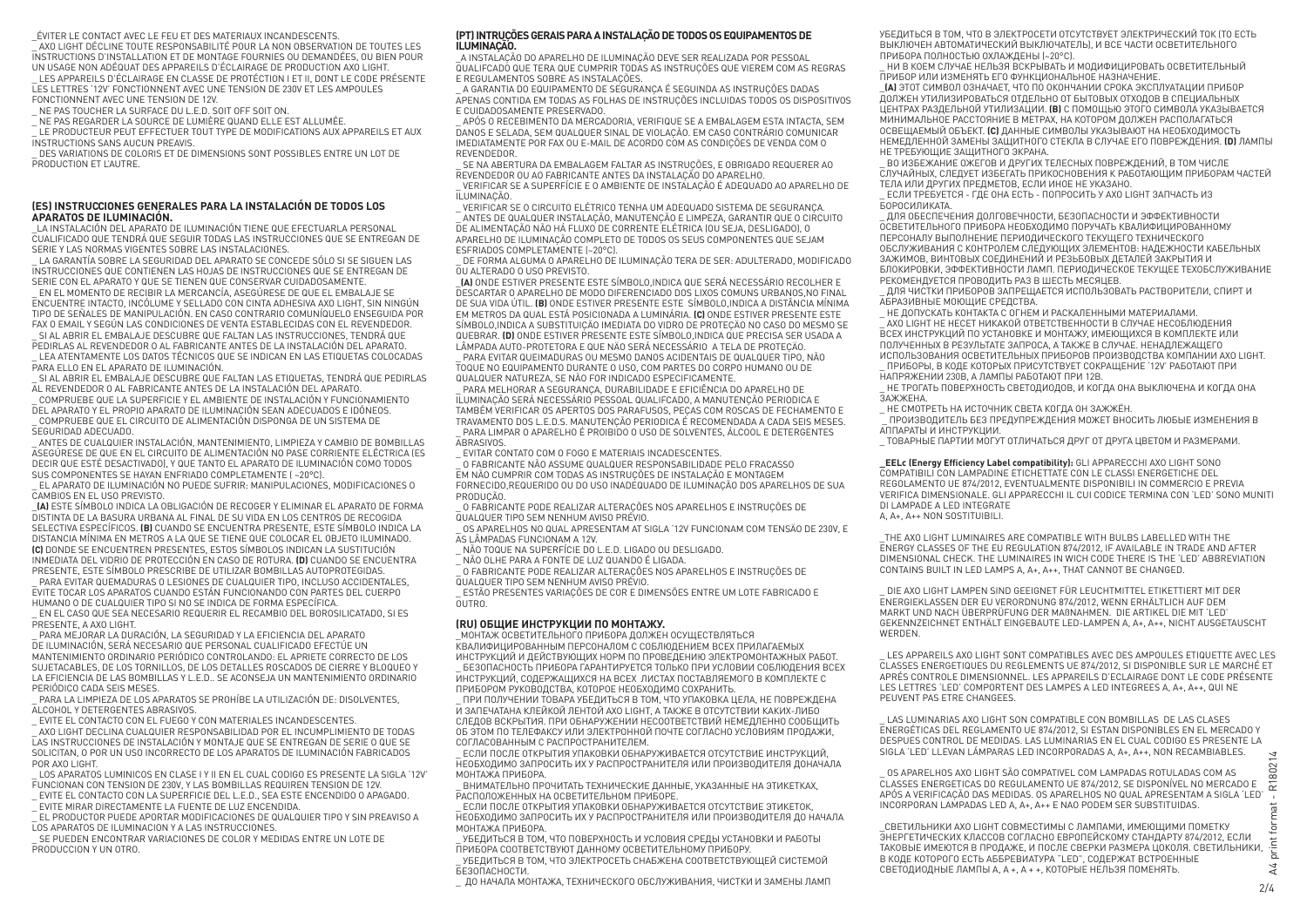ISTRUZIONI DI MONTAGGIO INSTALLATION INSTRUCTION INSTRUCTIONS DE MONTAGE INSTRUCCIONES PARA EL MONTAJE



MODELS PLSPILP-M-G-IXXXXG4L REV00 Pag 3/4



SUPPLY: 12 Volt Direct Current

| PRATICARE IL FORO A SOFFITTO (Ø4cm) - ESEGUIRE ADEGUATO COLLEGAMENTO                                                                                    |                                                                            |
|---------------------------------------------------------------------------------------------------------------------------------------------------------|----------------------------------------------------------------------------|
| ELETTRICO - INSERIRE IL (C1) NEL FORO PORTANDO LE (C2) VERSO L'ALTO - INSERIRE IL<br>VETRO SUL (C1) - AVVITARE IL (C3) - INSERIRE LA LAMPADINA.         |                                                                            |
|                                                                                                                                                         |                                                                            |
|                                                                                                                                                         |                                                                            |
|                                                                                                                                                         |                                                                            |
|                                                                                                                                                         |                                                                            |
| <b>EN</b>                                                                                                                                               |                                                                            |
| MAKE A HOLE (Ø4cm) IN THE INSTALLATION SURFACE - MAKE A SUITABLE ELECTRICAL                                                                             | Not suitable for covering with termally insulated material.                |
| CONNECTION - INSERT THE (C1) IN THE HOLE BENDING THE (C2) UPWARD - INSERT THE<br>GLASS IN THE (C1) - SCREW THE (C3) - INSERT THE LAMP.                  | Non adatto ad essere ricoperto con materiale termicamente isolante.        |
|                                                                                                                                                         |                                                                            |
|                                                                                                                                                         |                                                                            |
|                                                                                                                                                         |                                                                            |
|                                                                                                                                                         |                                                                            |
|                                                                                                                                                         |                                                                            |
| FR.                                                                                                                                                     |                                                                            |
| FAIRE UN TROU (Ø4cm) SUR LA SURFACE D'INSTALLATION - EFFECTUER UN                                                                                       |                                                                            |
| PROPORTIONEE BRANCHEMENT ELECTRIQUE - INSERER LE (C1) DANS LE TRUO PLIANT<br>LES (C2) VERS L'HAUTE - INSERER LE VERRE DANS LE (C1) - INSERER L'AMPOULE. |                                                                            |
|                                                                                                                                                         |                                                                            |
|                                                                                                                                                         |                                                                            |
|                                                                                                                                                         |                                                                            |
|                                                                                                                                                         |                                                                            |
| <b>ES</b>                                                                                                                                               | <b>DATI TECNICI/TECHNICAL DATA</b>                                         |
| EFECTUAR UN AGUJERO EN EL TECHO (Ø4cm) - EFECTUAR LA CONEXION ELECTRICA                                                                                 | <b>IINSTALLAZIONE / INSTALLATION:</b>                                      |
| ADECUADA - INTRODUCIR EL (C1) EN EL AGUJERO DOBLANDO LAS (C2) HACIA ARRIBA -<br>INSERTAR EL VIDRIO EN EL (C1) - APRETAR EL (C3) - INSERTAR LA BOMBILLA. | foro / hole Ø 4cm profondità minima / minimum depth 10cm                   |
|                                                                                                                                                         | <b>DIMENSIONI / SIZE:</b>                                                  |
|                                                                                                                                                         | PLSPILPIXXXXG4L Ø 10X15,6 cm                                               |
|                                                                                                                                                         | PLSPILMIXXXXG4L Ø 10X20.6 cm                                               |
|                                                                                                                                                         | PLSPILGIXXXXG4L Ø 14X11,6 cm                                               |
|                                                                                                                                                         | <b>LAMPADE / BULBS:</b>                                                    |
|                                                                                                                                                         | PLSPILPIXXXXG4L - PLSPILMIXXXXG4L - PLSPILGIXXXXG4L USARE / USE MAX 1 x G4 |
|                                                                                                                                                         | ONLY LED BULB 1,5W ILCOS DRG LED<br>testo A4 07/07/2016                    |